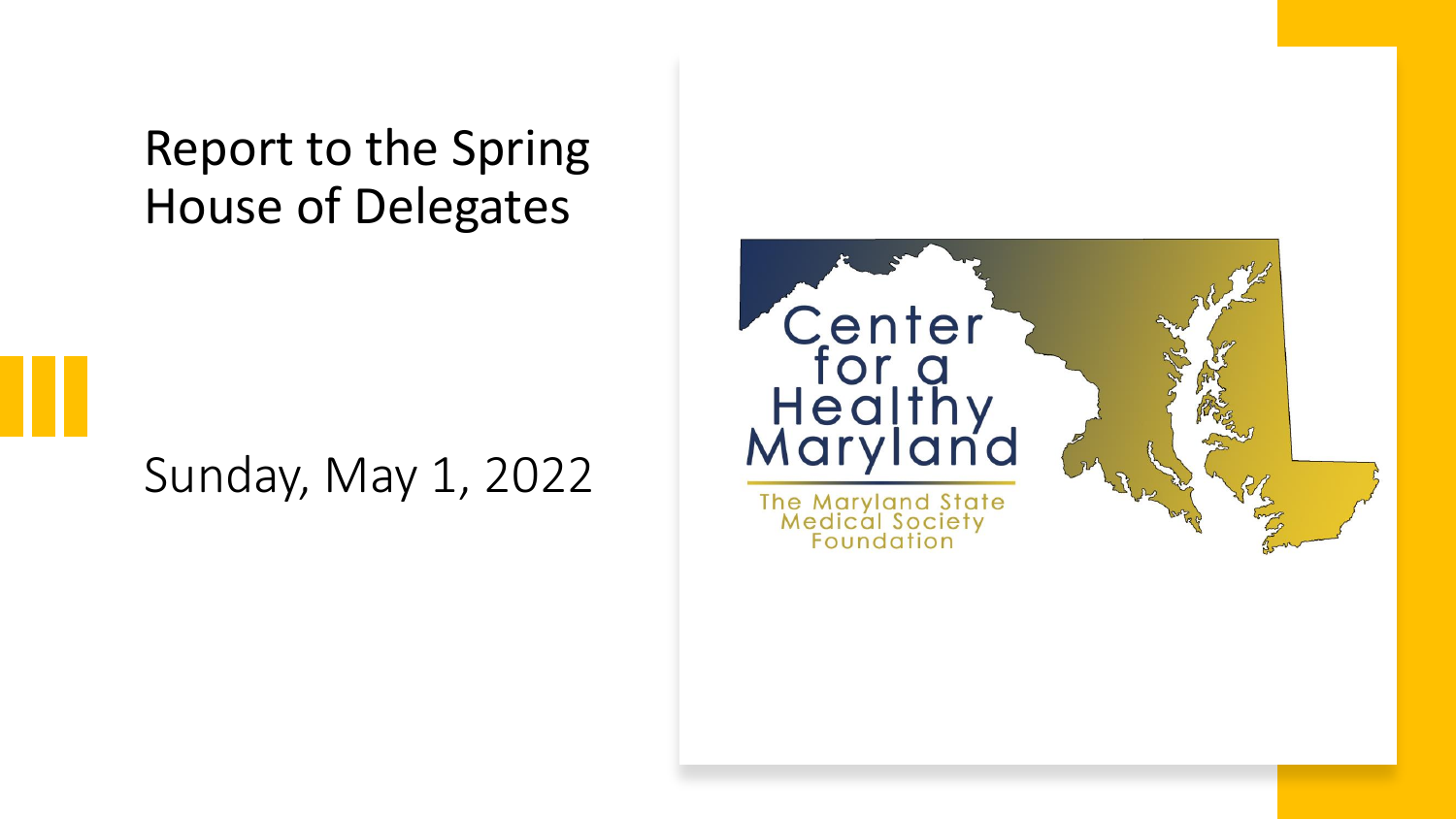**Maryland Physician Health Program Maryland Healthcare Professional Program Maryland Professional Rehabilitation Program**



- Assist physicians and other healthcare professionals,
- Evaluate, refer and manage treatment for mental health conditions, substance use, or other problems that may interfere with their personal or professional lives,
- As of April 28<sup>th</sup>, there are a total of 97 participants in the three programs.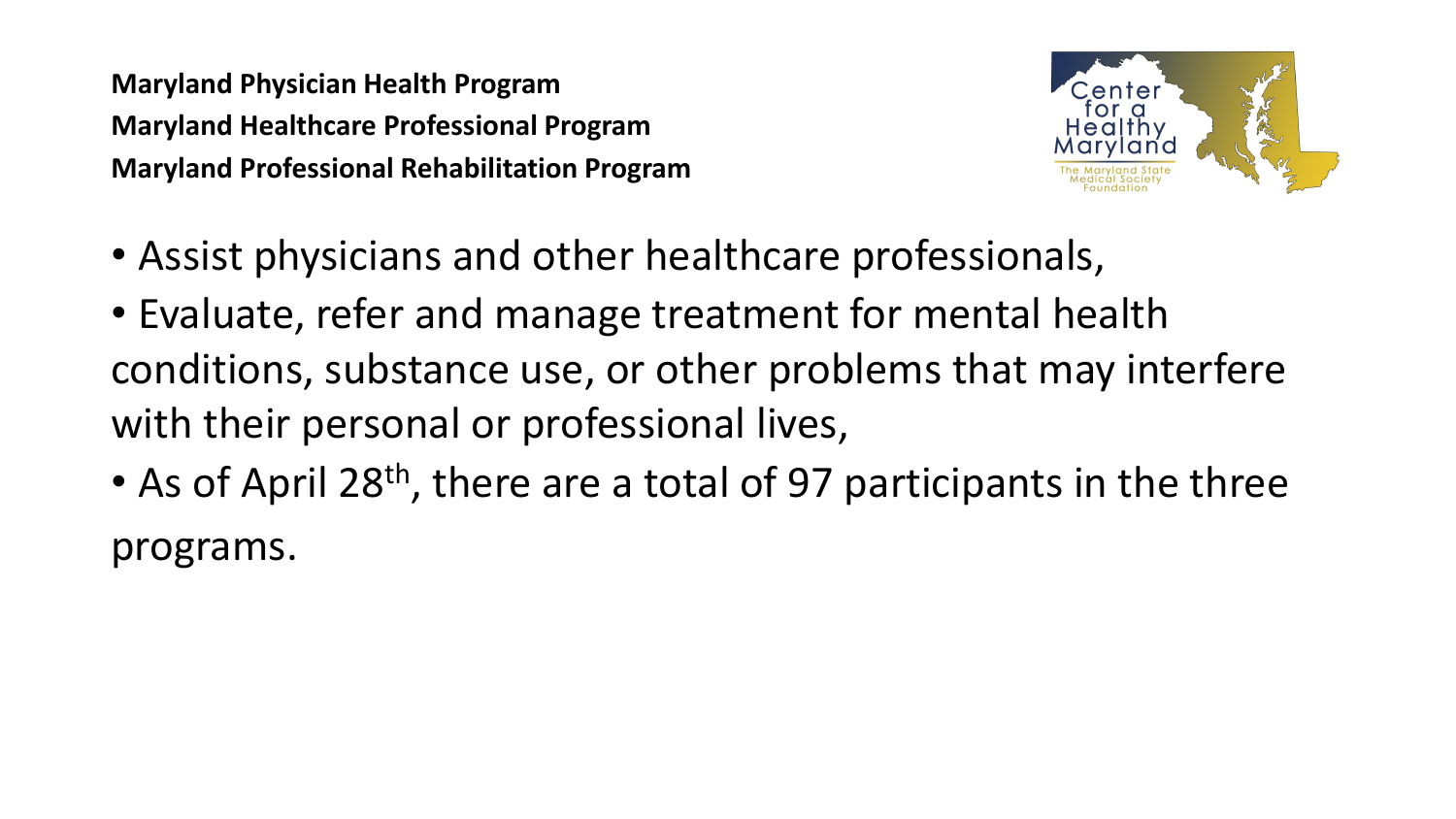

We are working on the following:

- MDH Contract to run the Maternal Mortality Review Workgroup.
- The Maryland Health Care Coalition Against Domestic Violence provides resources and makes presentations. Check out the website – [www.HealthandDV.org](http://www.healthanddv.org/).
- The Annual Ethics Lecture will be held in the Fall. This CME lecture is supported by Dr. & Mrs. Thomas Allen.
- Online Physician Leadership Institute on our website [www.HealthyMaryland.org/Maryland-physician-leadership-institute](https://healthymaryland.org/maryland-physician-leadership-institute/).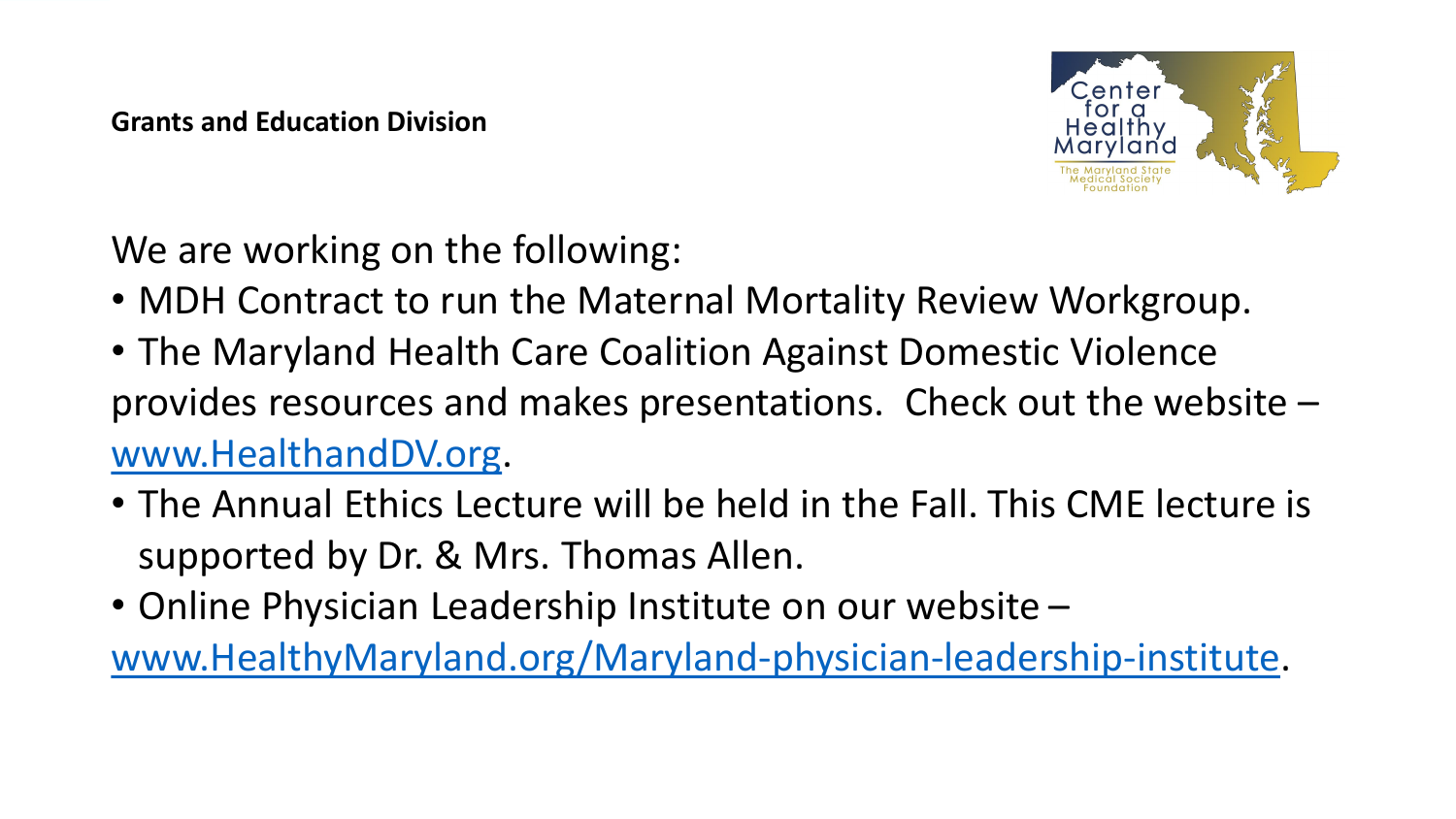### **History of Maryland Medicine**

- The History of Maryland Medicine Committee will hold the Annual Hunt Lecture in the Fall.
	- Speaker Jamie Hunt, Dr. Thomas Hunt's son who will discuss Medicine and Mount Vernon
- Preparing for the digitization of the first 50 years of the 1900's Medical Journals using a \$5000 donation. 1878-1900 completed.
- We are creating a museum, name to be decided later.
	- Initial exhibits of Past Presidents, items from our collections, including bookplate collection and our historic seal.
- Check out the MedChi Archives
	- <http://medchiarchives.blogspot.com/>
	- MedChi Archives Blog 155,515 views to date



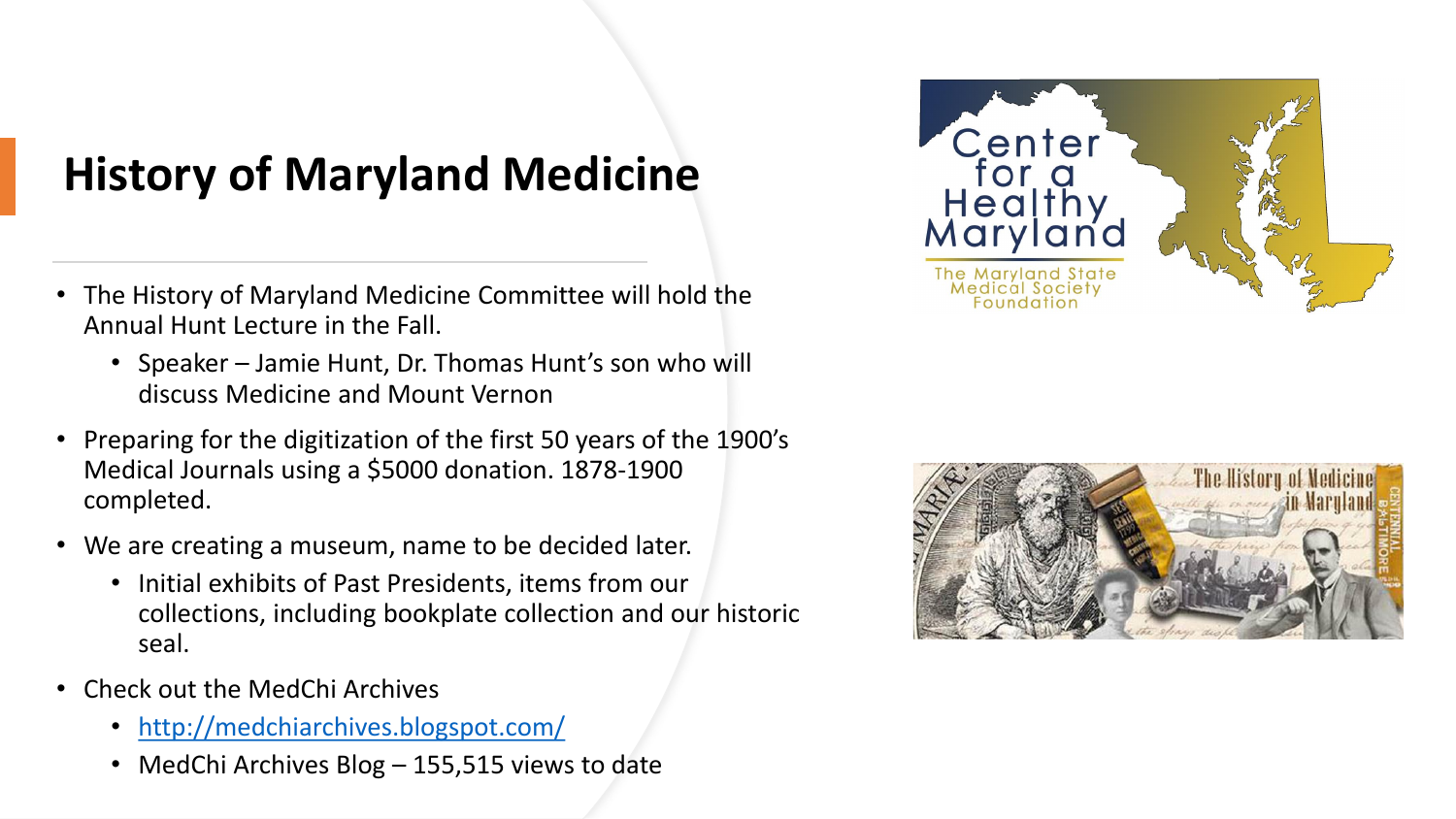**Development and Fundraising**



- Register for the May 14<sup>th</sup> Lunch and BSO concert [https://healthymaryland.org/event/the-annual-luncheon-show-with-the](https://healthymaryland.org/event/the-annual-luncheon-show-with-the-bso/)bso/.
- Support the Center for a Healthy Maryland with a tax-deductible contribution for general programs or one of the specific programs:
	- History and the Archives,
	- The McDougal Fund of the Maryland Physician Health Program,
	- The Osler Building Maintenance Fund,
	- The Domestic Violence Program,
	- Public Health, or
	- Physician Leadership.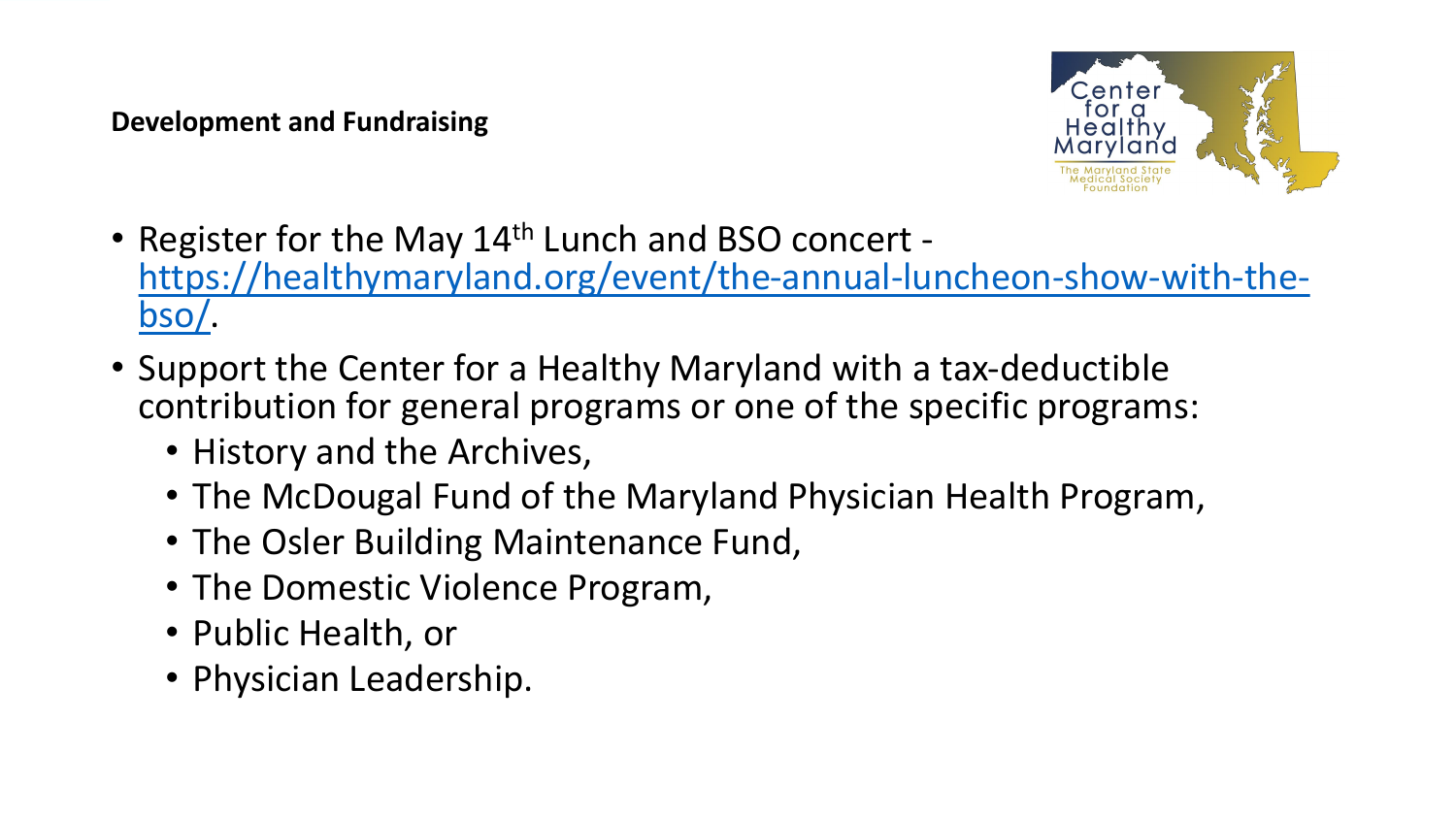Center<br>for a<br>Healthy Maryland The Center for a Healthy Maryland is a charitable  $501(c)3$  organization. All proceeds will benefit the Center's projects and programs.

# Development and Fundraising



### [HealthyMaryland.org](http://healthymaryland.org/)